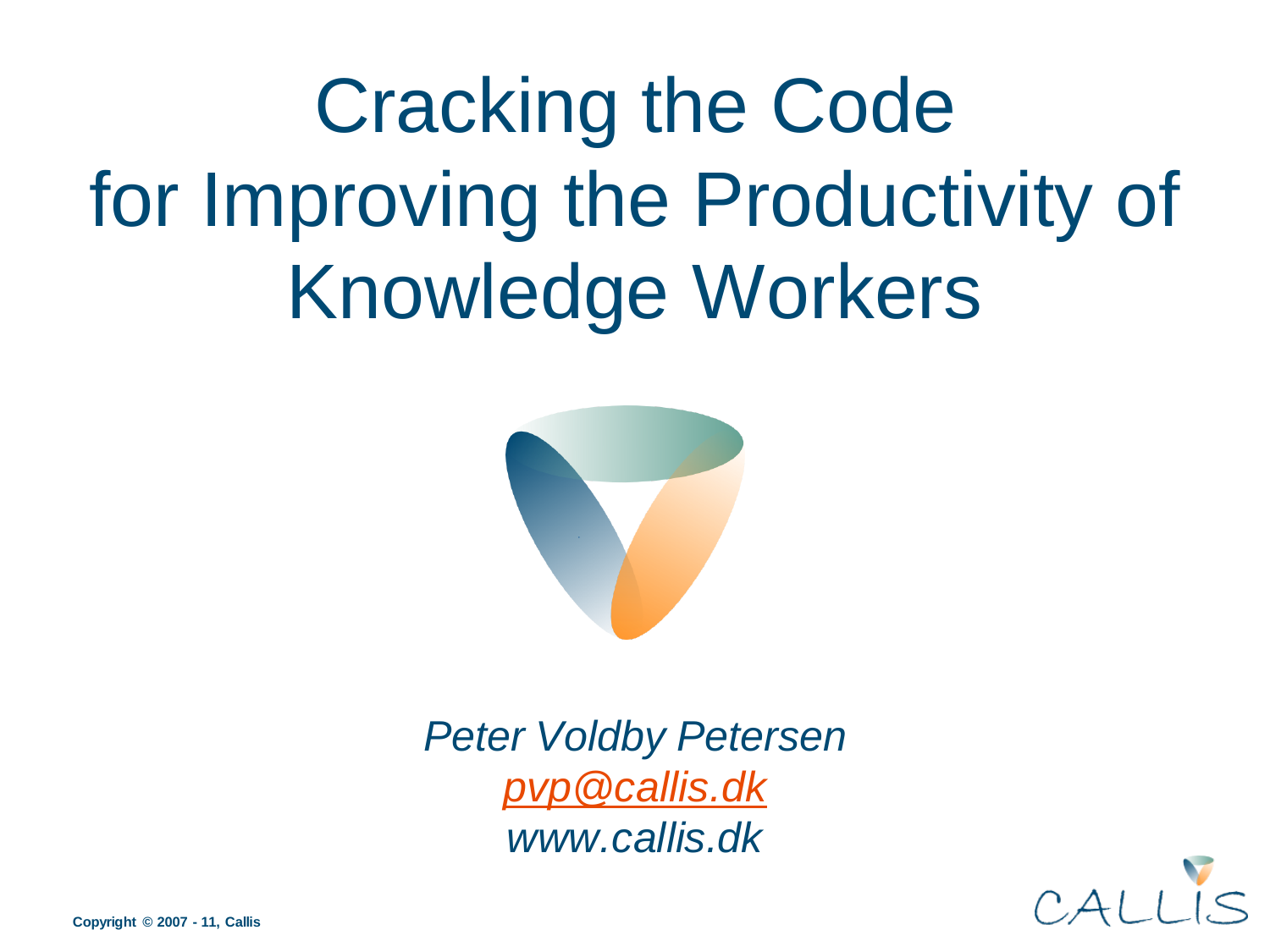# Force multiplication!

- **Force multiplication** refers to a combination of attributes or advantages which makes a given force more effective than another force of comparable size.
- A **force multiplier** refers to a factor that dramatically increases (hence "multiplies") the effectiveness a group.

### **V** Some common force

- Morale
- Technology
- Geographical features
- Weather
- Recruitment through diplomation
- Training and experience
- Fearsome reputation
- Deception

*What are the "force multipliers" when talking about improving the productivity of knowledge workers?*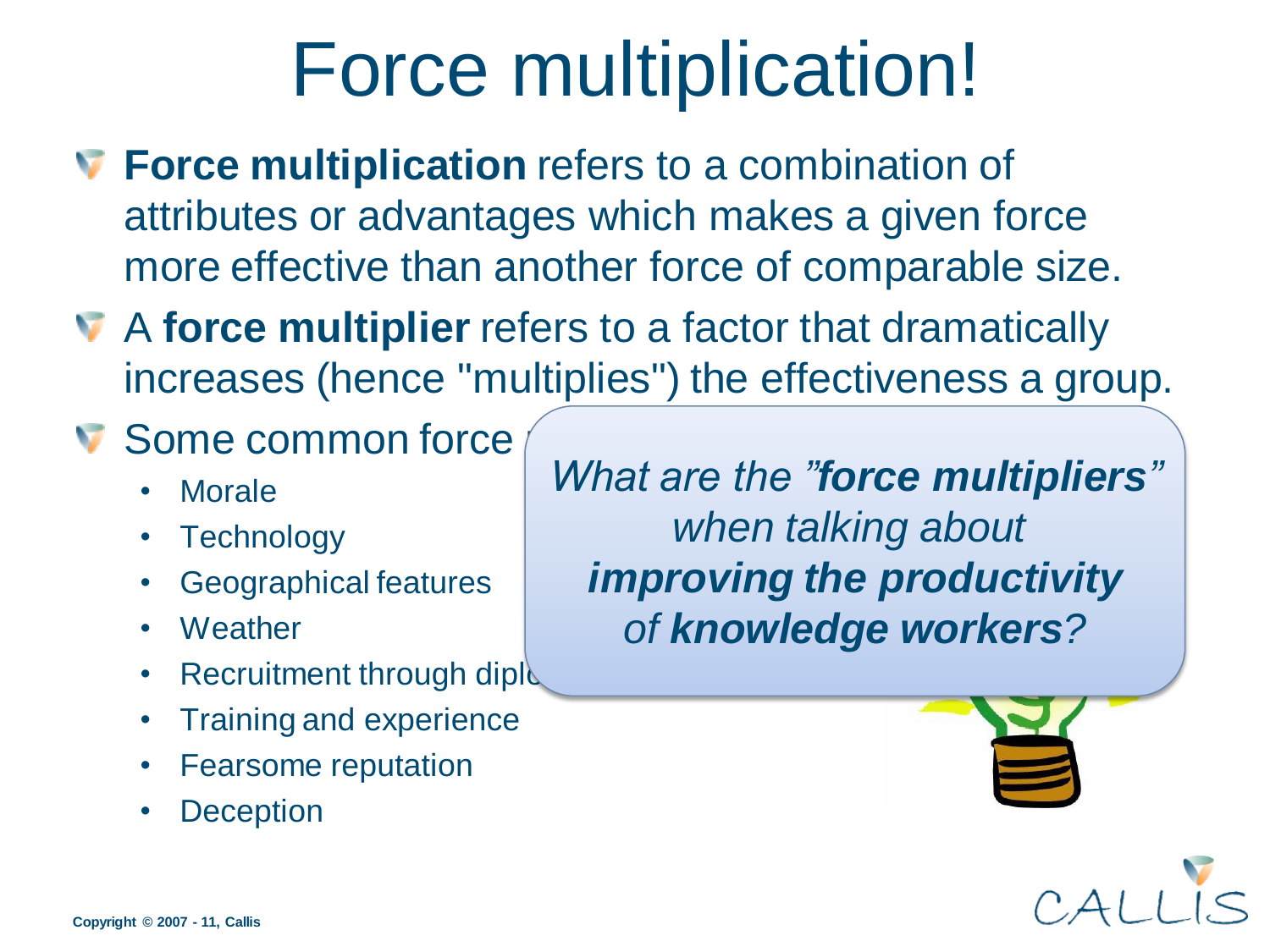# The idea with this presentation

- The idea is to convey some of our ideas and thoughts about aspects are important related to the **technical infrastructure** supporting process modeling, authoring, tailoring, use, and improvement in **knowledge worker environments**
- **W** Hopefully, you can use this as inspiration when building, improving or evaluating process infrastructures to make them true **force multipliers** for your organization



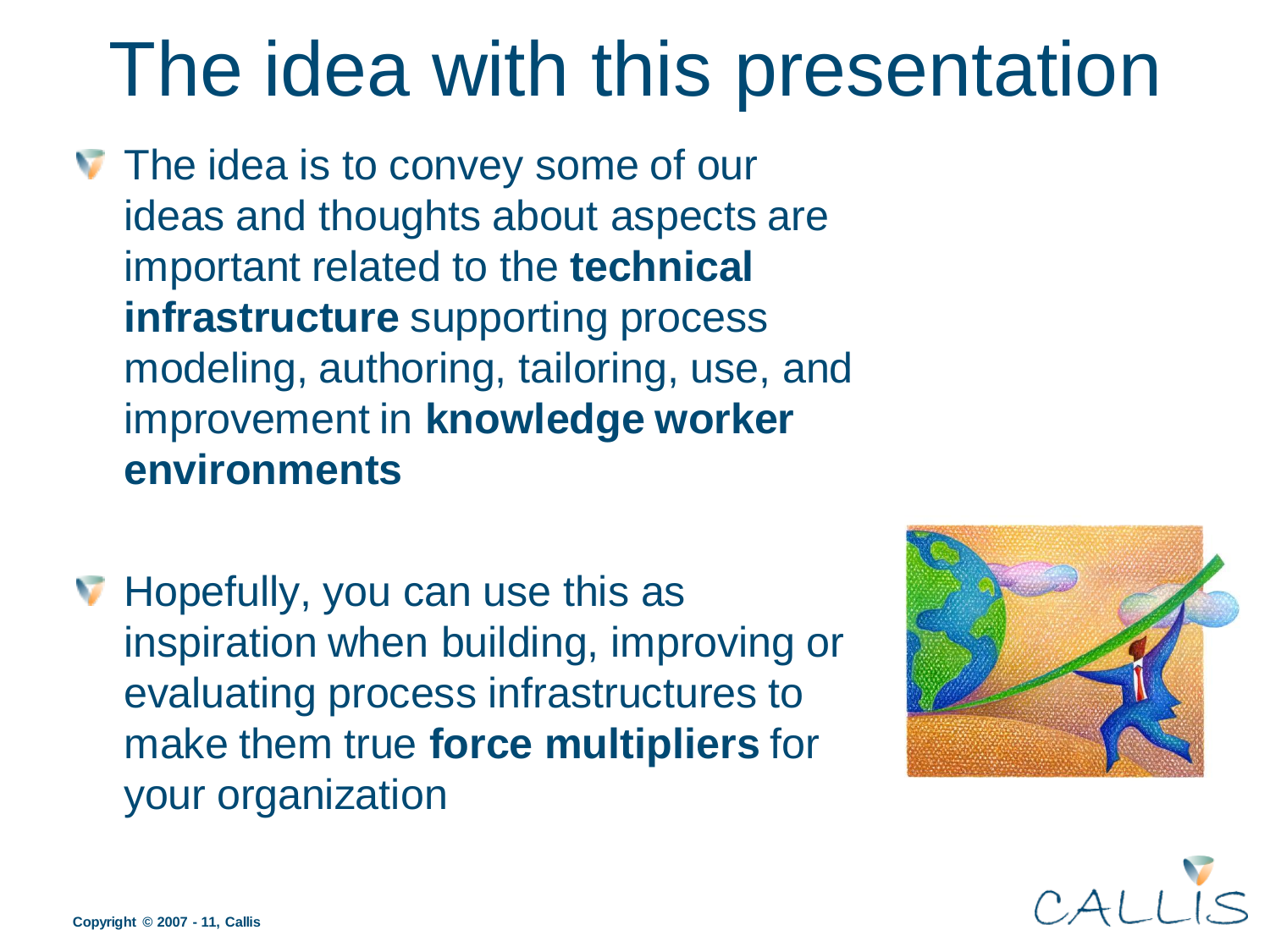## (Simplified) Concept of Operation

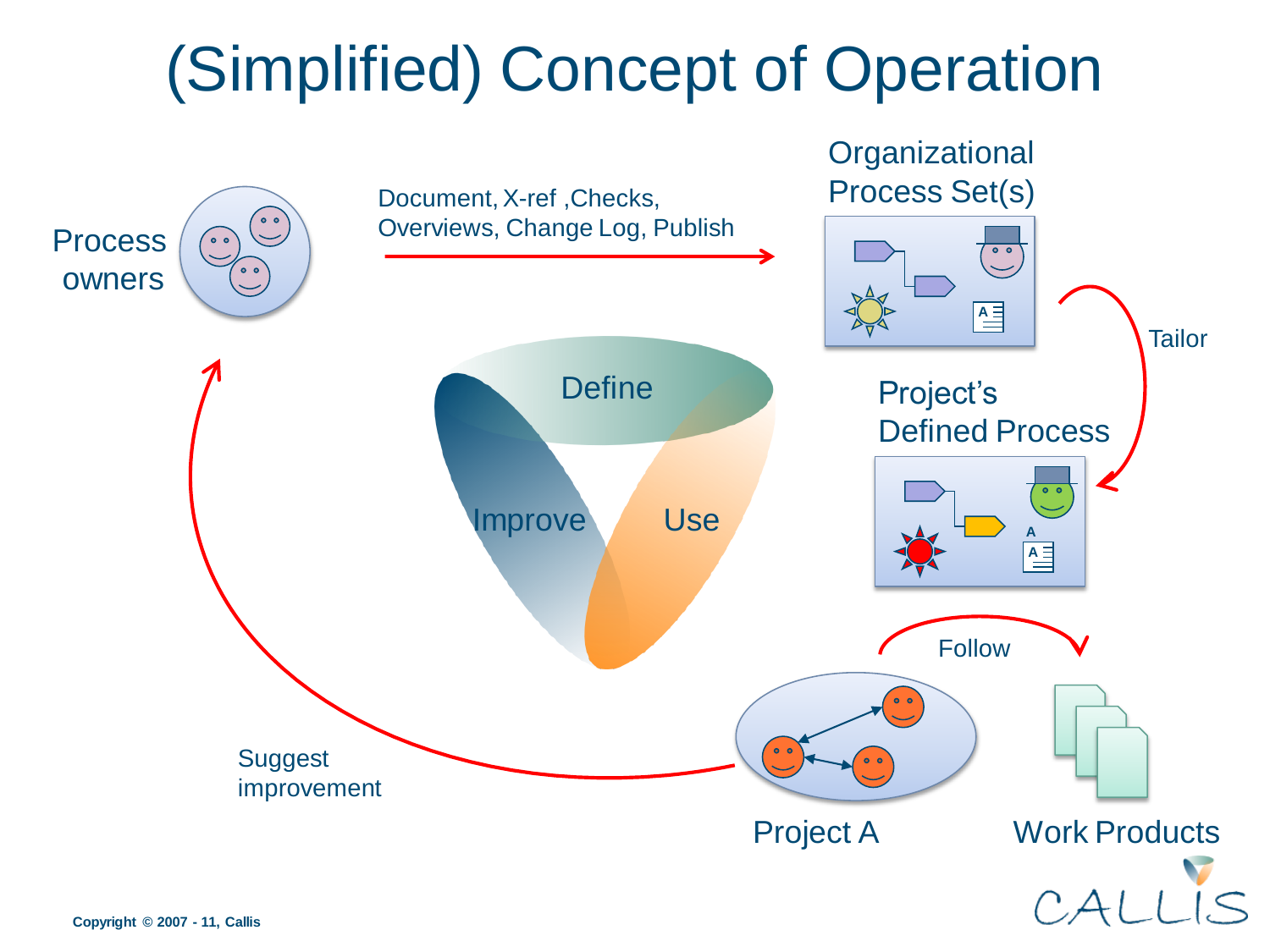## The Force Multipliers

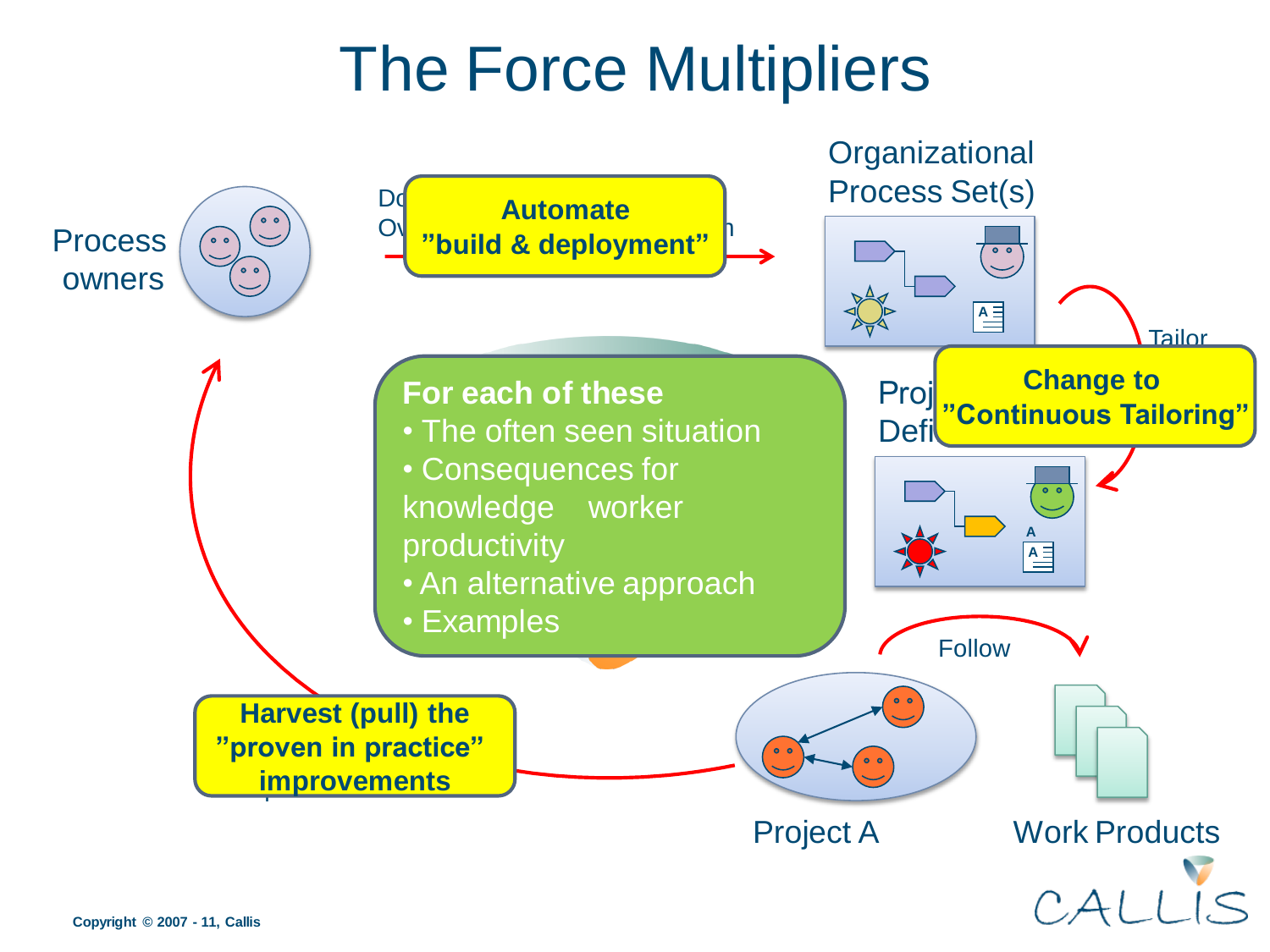## Automate "build and deployment"

Process

owners

#### **Often seen practice**

- Lots of manual work and schedule required to from change to release
- Resistance to change in process group
- **Bi-yearly releases of process** sets

#### Consequences for Know. Workers

- **Non-optimal presentation of** process sets (process group starts to think of "ease of maintaining" insted of "ease of use")
- $\nabla$  Not updated to "real practice"
- Lower quality of documentation
- Slows down the "learning loop"



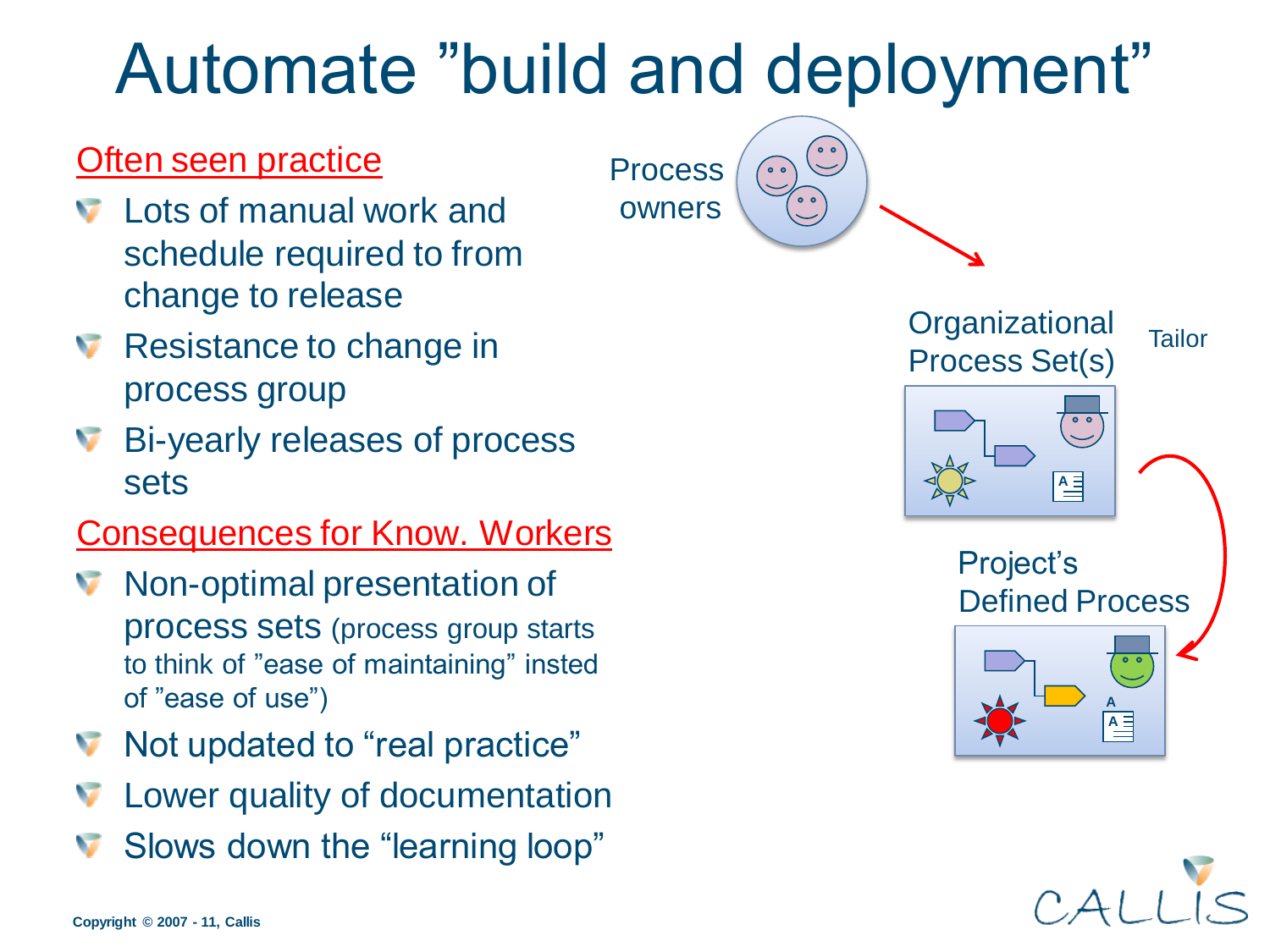

*...in less than 5 min...*

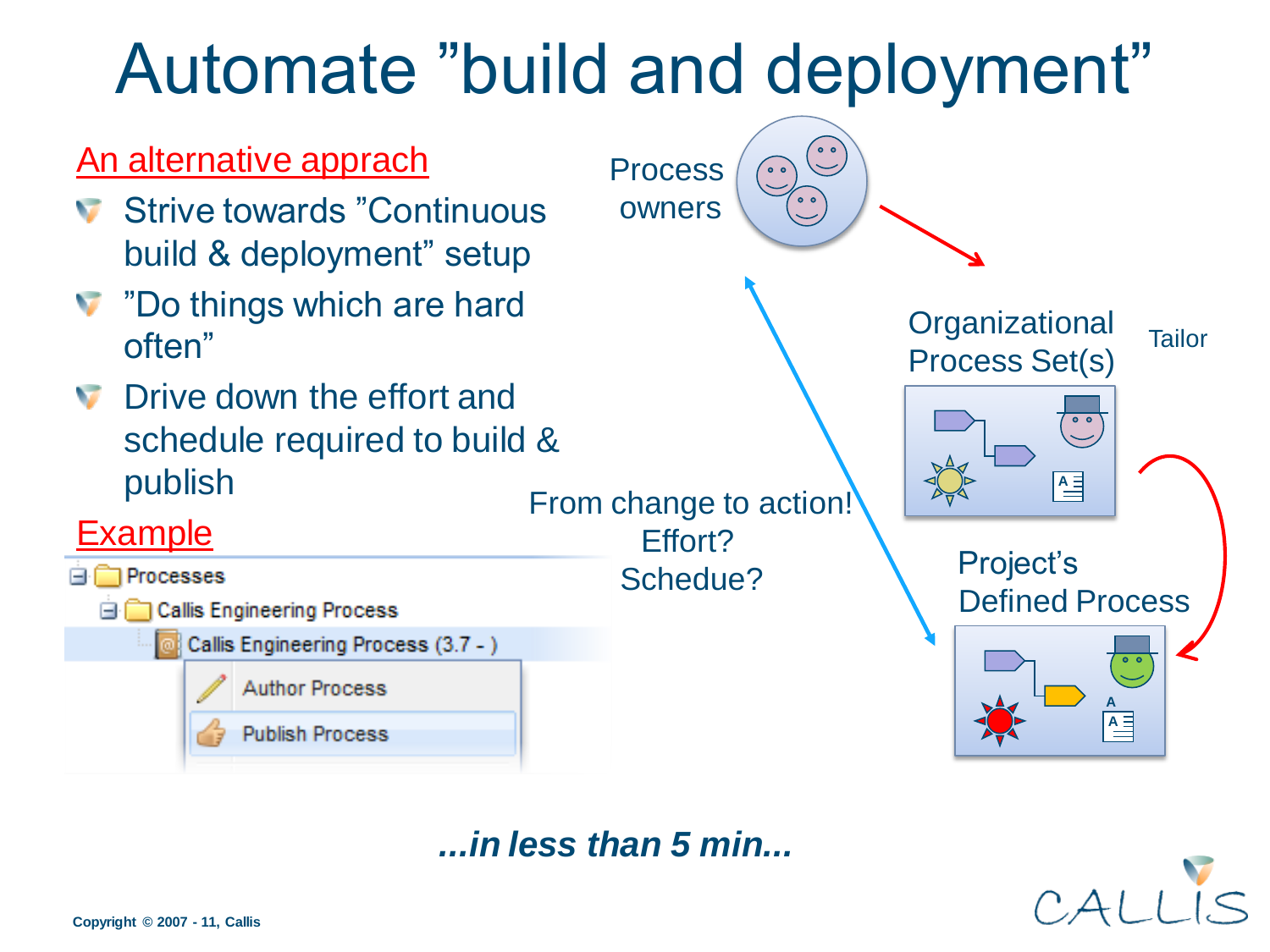# Change to "Continuous Tailoring"

### **Often seen practice**

- Tailoring by copy-paste process descriptions
- **Tailoring in a file separate from** process set
- $\nabla$  Tools where tailoring is practically impossible
	- Yes, we can do that, but it requires an army of consultants and a phd in process modelling

Consequences for Know. Workers

- Doesn't capture the real process
- Tailoring turns into a "formal thing"
- Limited "connection" between documented process and real process – the WIKIs take over...

<sup>copyright</sup> & 2007 <sup>Copyright</sup> & 2015 <sup>Copyright</sup> & 2015 COPS **CO** Improvements are not based on

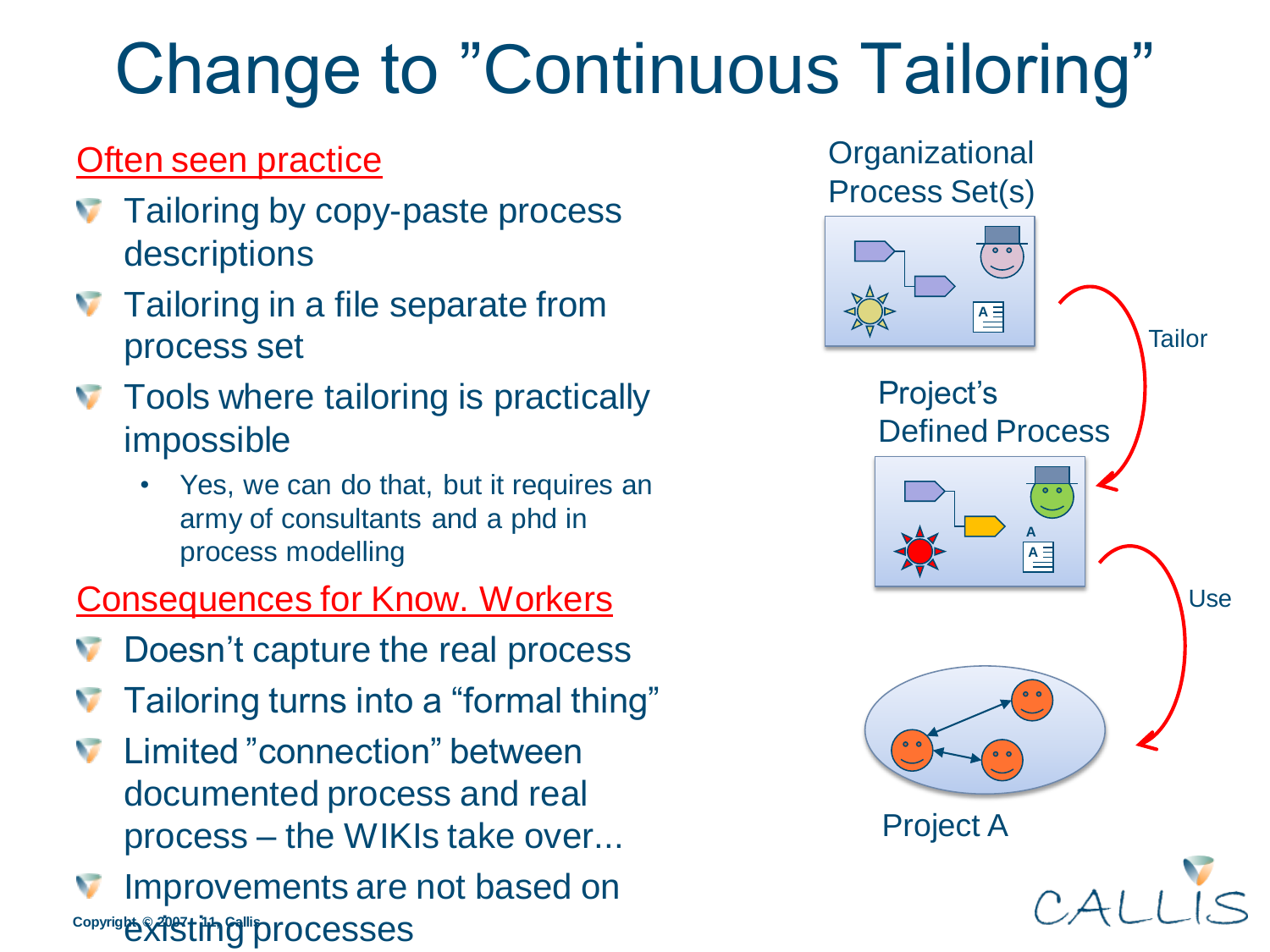## Change to "Continuous Tailoring"

#### An alternative apprach

- $\triangledown$  Combine structured processes with wiki approach – "continious tailoring"
- **Make it easy to add** operational comments directly into the process set

**Example** 



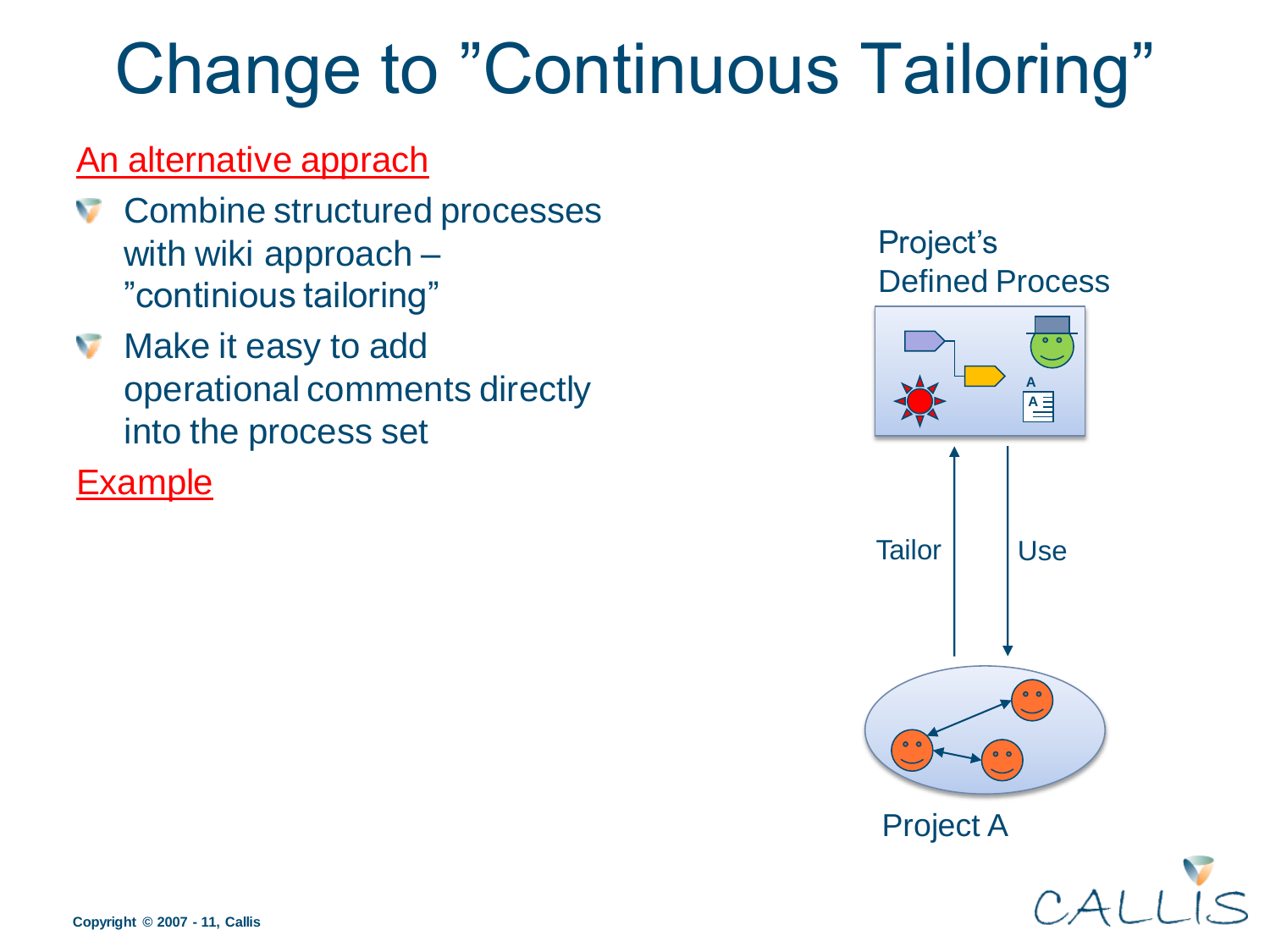## Change to "Continuous Tailoring"

| 2                                                                    | Requirements<br>Manager                          |                                                                                                                                                                                                                                                                       | <b>Document needs and expectations</b><br>The needs and expectations should be documented in the Requirements<br>Management Plan.                                                                                                                                                                                                                                                                                                                                                                                                                                             |  |  |  |  |  |  |  |
|----------------------------------------------------------------------|--------------------------------------------------|-----------------------------------------------------------------------------------------------------------------------------------------------------------------------------------------------------------------------------------------------------------------------|-------------------------------------------------------------------------------------------------------------------------------------------------------------------------------------------------------------------------------------------------------------------------------------------------------------------------------------------------------------------------------------------------------------------------------------------------------------------------------------------------------------------------------------------------------------------------------|--|--|--|--|--|--|--|
| з                                                                    | Requirements<br>Manager                          |                                                                                                                                                                                                                                                                       | Decide which Requirements Management System to use<br>If no special technical or customer related needs mandates the use of a special<br>Requirements Management System, the organizational standard system must be<br>used.<br>Prepare specification of project specific setup of Requirements Management<br>$\Box$<br><b>System</b>                                                                                                                                                                                                                                         |  |  |  |  |  |  |  |
| 4                                                                    | Requirements<br>Manager                          |                                                                                                                                                                                                                                                                       |                                                                                                                                                                                                                                                                                                                                                                                                                                                                                                                                                                               |  |  |  |  |  |  |  |
| Management Plan.<br>used.<br><b>Prepare specifi</b><br><b>System</b> | <b>Document needs and expectations</b><br>2<br>з | The needs and expectations should be documented i<br>Decide which Requirements Management System t<br>If no special technical or customer related needs mar<br>Requirements Management System, the organization<br>Requirements<br>Manager<br>Requirements<br>Manager | <b>The Contract of the Contract of the Contract of the Contract of the Contract of the Contract of the Contract of the Contract of the Contract of the Contract of the Contract of The Contract of The Contract of The Contract </b><br>Comment<br>◢ Ⅱ ₩ ≣ ≣ ≣ ≣ ⊟ ∃ ♥ ₾ ☞ ※<br>HTML <b>B</b><br>We need to use RM-Pro in our project - this is a part of the contract with the custo<br>Document r<br><b>Low ceremony</b><br>The needs a<br><b>Empowers people</b><br>Managemen<br><b>Practical project learning</b><br>Decide whil<br>If no special<br>Requirement<br>used. |  |  |  |  |  |  |  |
|                                                                      |                                                  |                                                                                                                                                                                                                                                                       | We need to use RM-Pro in our project - this is a part of the contract with the<br>customer<br>Project E   2009.11.03 13:28 by pvp                                                                                                                                                                                                                                                                                                                                                                                                                                             |  |  |  |  |  |  |  |
| Copyright © 2007 - 11, Ca                                            | 4                                                | Requirements<br>Manager                                                                                                                                                                                                                                               | Prepare specification of project specific setup of Requirements Management<br><b>System</b>                                                                                                                                                                                                                                                                                                                                                                                                                                                                                   |  |  |  |  |  |  |  |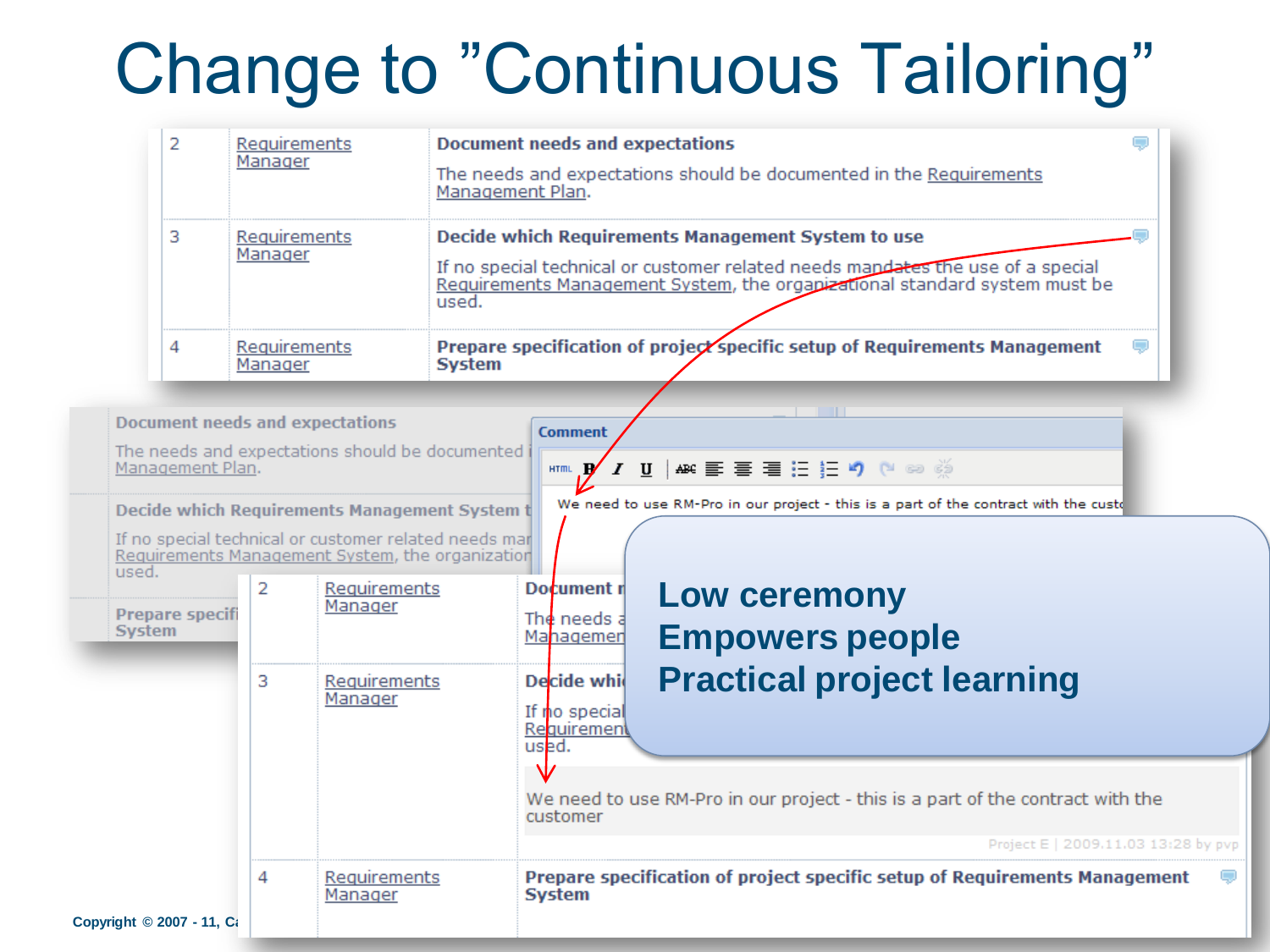# Learning Across Projects

#### **Short circuit knowledge generation**



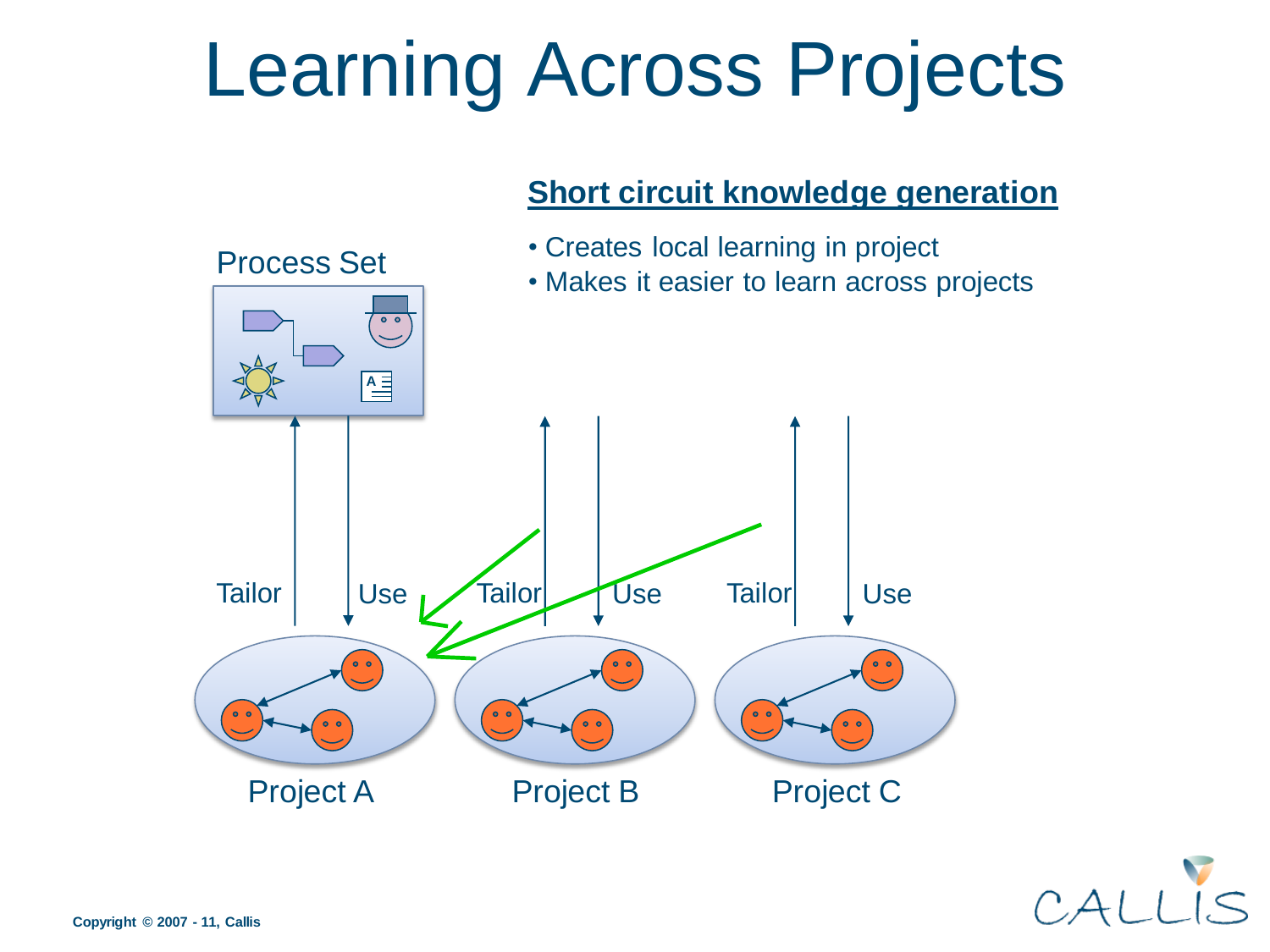### Harvest (pull) the "proven-in-practive" improvements

#### **Often seen practice**

- Employee "push" improvement suggestions to a queue
- **Hard to see the "quality" of the** improvement suggestion
	- Theory or "proven in practice"
- **V** Improvement suggestions queue up, action slows down
- **Learning loop does not work**

Consequences for Know. Workers

- The EPG / process owners don't do anything"
- **V** Outdated process descriptions
- **Slow/limited build-up of** intellectual capital



Project A

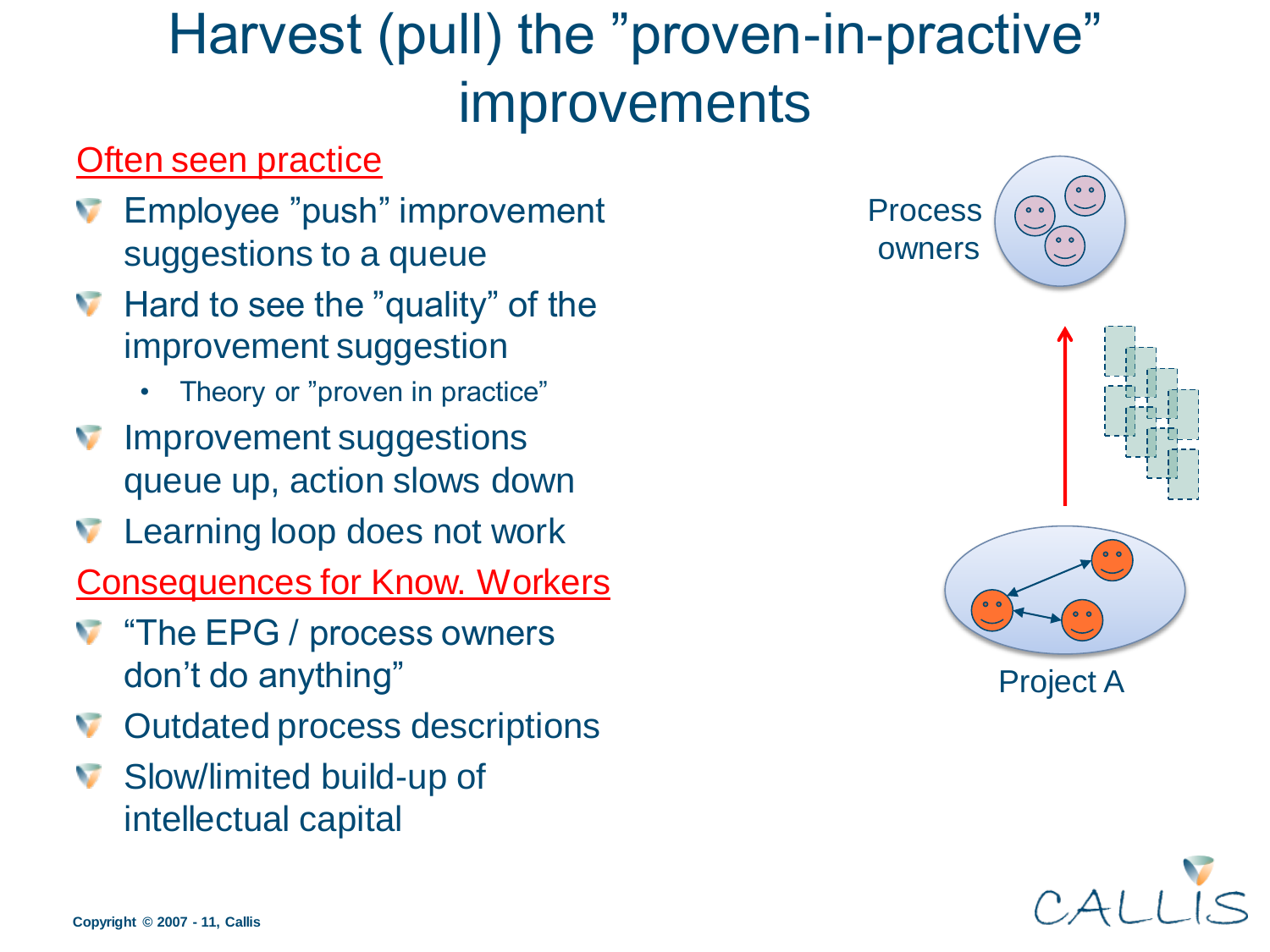### Harvest (pull) the "proven-in-practive" improvements

#### An alternative apprach

- **T** "Pull" the "proven-in-practice" operational tailorings
- Do this in the "structure of the process" as this makes it easy to compare tailorings across projects

Process

 $\bullet$   $\bullet$ 

owners

#### Process Set





Example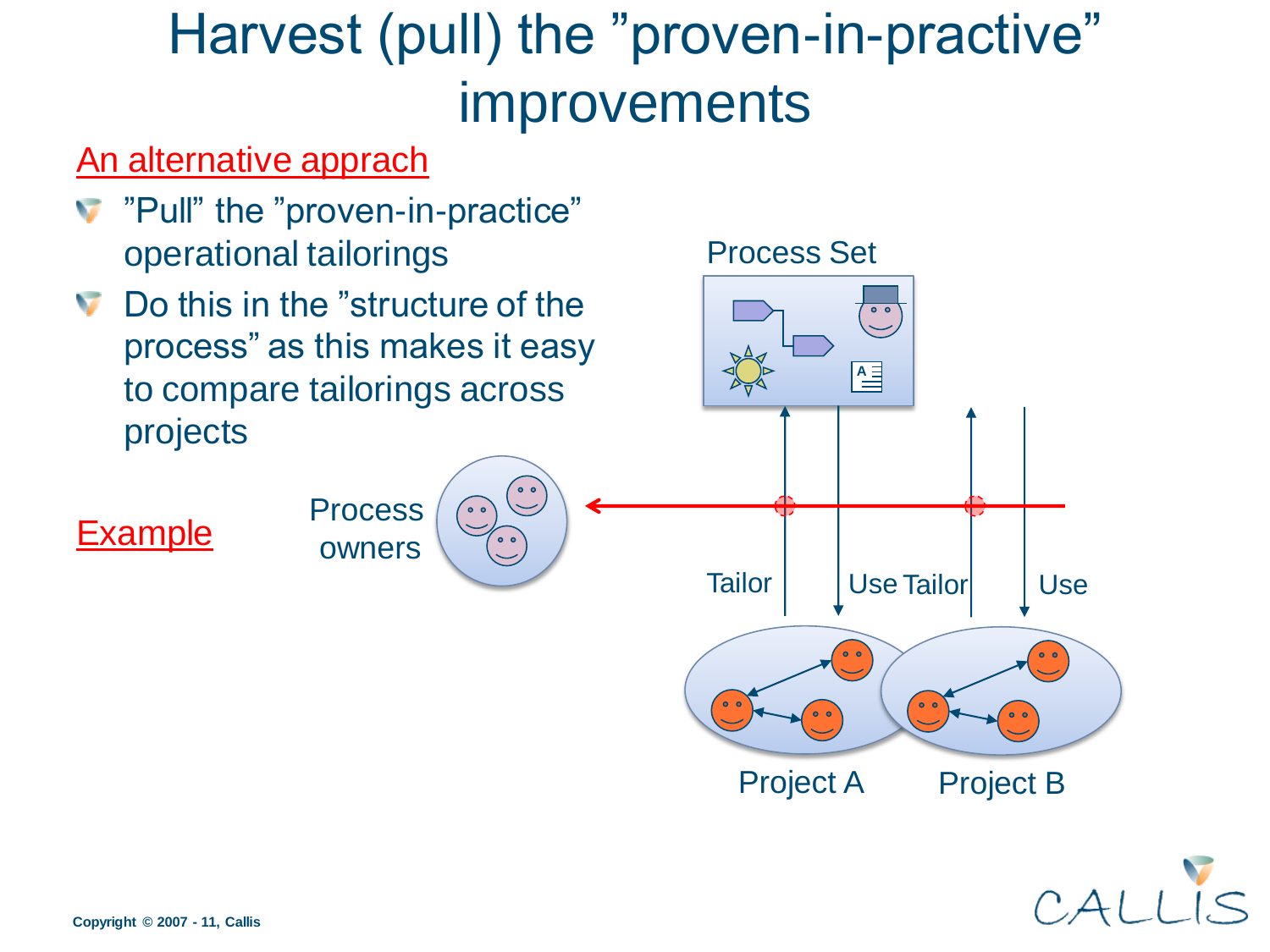### Harvest (pull) the "proven-in-practive" improvements

|                                                         |            |                 |                         |                                                                                                    |                                                                                         | THE TULE OF STREET HAS                                                                        |      |  |                                                                                         |                               |         | Requirements N |      |
|---------------------------------------------------------|------------|-----------------|-------------------------|----------------------------------------------------------------------------------------------------|-----------------------------------------------------------------------------------------|-----------------------------------------------------------------------------------------------|------|--|-----------------------------------------------------------------------------------------|-------------------------------|---------|----------------|------|
| Establish Requirements Management System<br>Accountable |            |                 |                         |                                                                                                    |                                                                                         |                                                                                               |      |  |                                                                                         |                               |         |                |      |
| <b>Summary</b>                                          |            |                 |                         |                                                                                                    |                                                                                         |                                                                                               |      |  |                                                                                         | • Project Manage<br>Consulted |         |                |      |
| Coordinate sr<br>$-$ <i>E</i> mass                      |            |                 |                         | • Test Manager<br><b>Oversee tailorings</b>                                                        |                                                                                         |                                                                                               |      |  |                                                                                         |                               |         |                |      |
| <b>Search Comments</b>                                  |            |                 |                         |                                                                                                    |                                                                                         |                                                                                               |      |  |                                                                                         | $\blacktriangle$ $\mathsf{X}$ |         |                |      |
| <b>Main Descl</b>                                       |            | Modified after: | 2009.11.03              |                                                                                                    |                                                                                         |                                                                                               |      |  | across multiple projects                                                                |                               |         |                |      |
| Search<br>This task des                                 |            |                 |                         |                                                                                                    |                                                                                         |                                                                                               |      |  |                                                                                         |                               |         |                | is N |
|                                                         |            | Modified        | User                    | Project                                                                                            |                                                                                         | Comment                                                                                       |      |  |                                                                                         |                               | Element | ∧              |      |
| <b>Entry Crite</b>                                      |            | 2009.11.03 1    | <b>DVD</b><br>Project B |                                                                                                    |                                                                                         | As we are doing internal product development with no access to end users, our product manager |      |  |                                                                                         |                               |         |                |      |
| Check this of<br>2009.11.03 1 pvp<br>2009.11.03 1 pvp   |            |                 |                         | Project B                                                                                          |                                                                                         | In Project B we need to use this system                                                       |      |  |                                                                                         |                               |         | s              |      |
|                                                         |            |                 | Project E               |                                                                                                    | We need to use RM-Pro in our project - this is a part of the contract with the customer |                                                                                               |      |  |                                                                                         |                               |         |                |      |
| <b>Steps</b>                                            |            |                 |                         |                                                                                                    |                                                                                         |                                                                                               |      |  |                                                                                         |                               |         |                | ice  |
|                                                         | <b>Rol</b> |                 |                         |                                                                                                    |                                                                                         |                                                                                               |      |  |                                                                                         |                               |         |                |      |
| 1                                                       | Red        |                 |                         |                                                                                                    |                                                                                         |                                                                                               |      |  |                                                                                         |                               |         |                |      |
|                                                         | Mar        |                 |                         |                                                                                                    |                                                                                         |                                                                                               |      |  |                                                                                         |                               |         |                |      |
|                                                         |            | ≺               |                         |                                                                                                    |                                                                                         |                                                                                               | HH . |  |                                                                                         |                               |         |                |      |
| 2                                                       |            | Requirements    |                         | <b>Document needs and expectations</b>                                                             |                                                                                         |                                                                                               |      |  |                                                                                         |                               |         |                |      |
|                                                         |            | Manager         |                         | The needs and expectations should be documented in the Reg                                         |                                                                                         |                                                                                               |      |  |                                                                                         |                               |         |                |      |
|                                                         |            |                 |                         |                                                                                                    |                                                                                         |                                                                                               |      |  |                                                                                         |                               |         |                |      |
|                                                         |            |                 |                         | See the tailoring in<br>As we are doing internal product development with no acces<br>manager will |                                                                                         |                                                                                               |      |  |                                                                                         |                               |         |                |      |
|                                                         |            |                 |                         |                                                                                                    |                                                                                         |                                                                                               |      |  | the process description                                                                 |                               |         |                |      |
| з<br>Manager                                            |            | Requirements    |                         | Decide which Requirements Management System to use                                                 |                                                                                         |                                                                                               |      |  |                                                                                         |                               |         |                |      |
|                                                         |            |                 |                         | If no special technical or customer related needs mandates the use or                              |                                                                                         |                                                                                               |      |  |                                                                                         |                               |         |                |      |
|                                                         |            |                 |                         | Requirements Management System, the organizational standard syst                                   |                                                                                         |                                                                                               |      |  |                                                                                         | used.                         |         |                |      |
|                                                         |            |                 |                         | In Project B we need to use this system                                                            |                                                                                         |                                                                                               |      |  |                                                                                         |                               |         |                |      |
|                                                         |            |                 |                         |                                                                                                    |                                                                                         |                                                                                               |      |  | Project B   2009.11.03 14:04 by pvp                                                     |                               |         |                |      |
|                                                         |            |                 |                         |                                                                                                    |                                                                                         |                                                                                               |      |  |                                                                                         |                               |         |                |      |
|                                                         |            |                 |                         |                                                                                                    |                                                                                         |                                                                                               |      |  | We need to use RM-Pro in our project - this is a part of the contract with the customer |                               |         |                |      |
|                                                         |            |                 |                         |                                                                                                    |                                                                                         |                                                                                               |      |  | Project E   2009.11.03 14:03 by pvp                                                     |                               |         |                |      |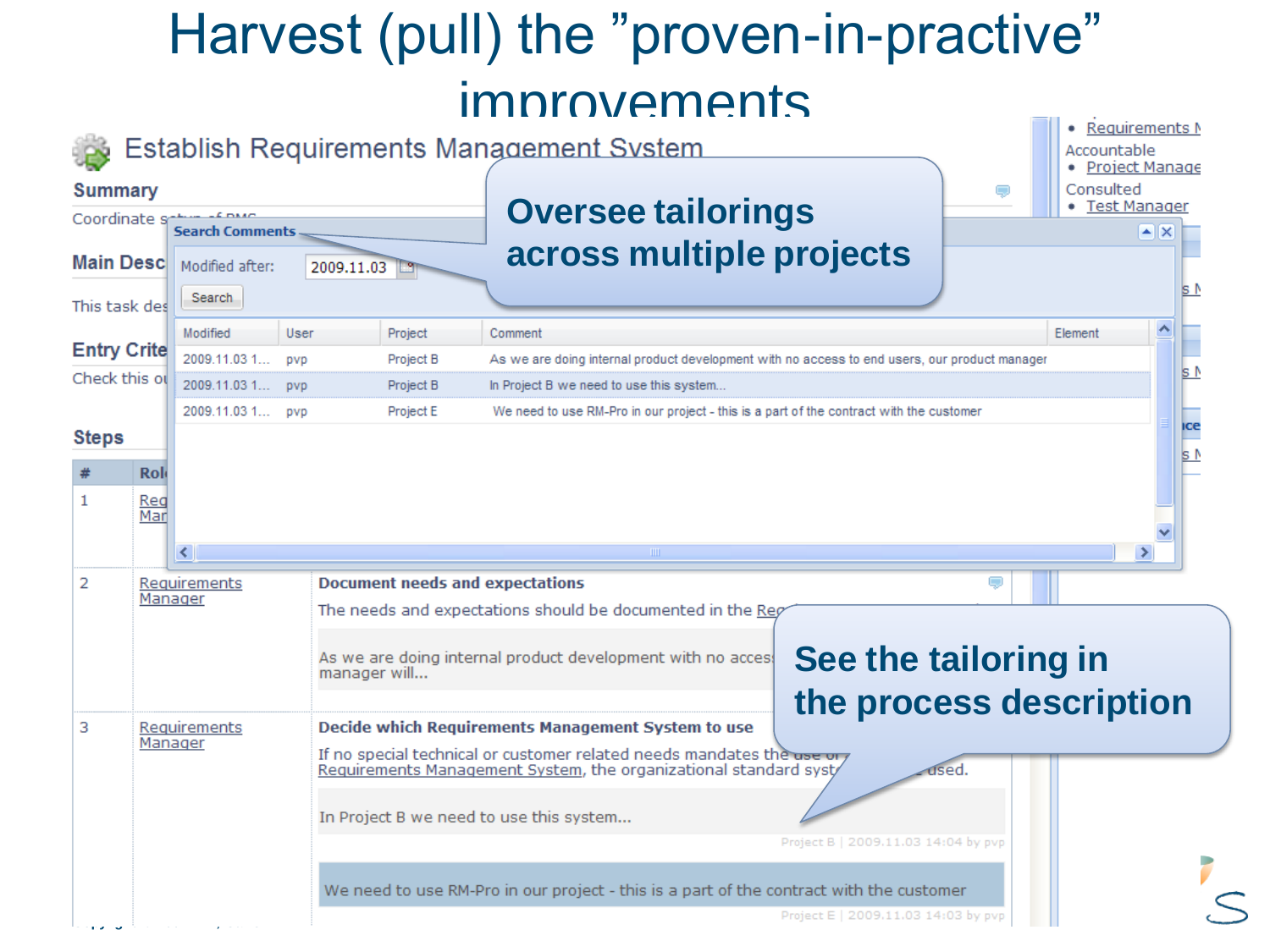### The new "Concept of Operation"

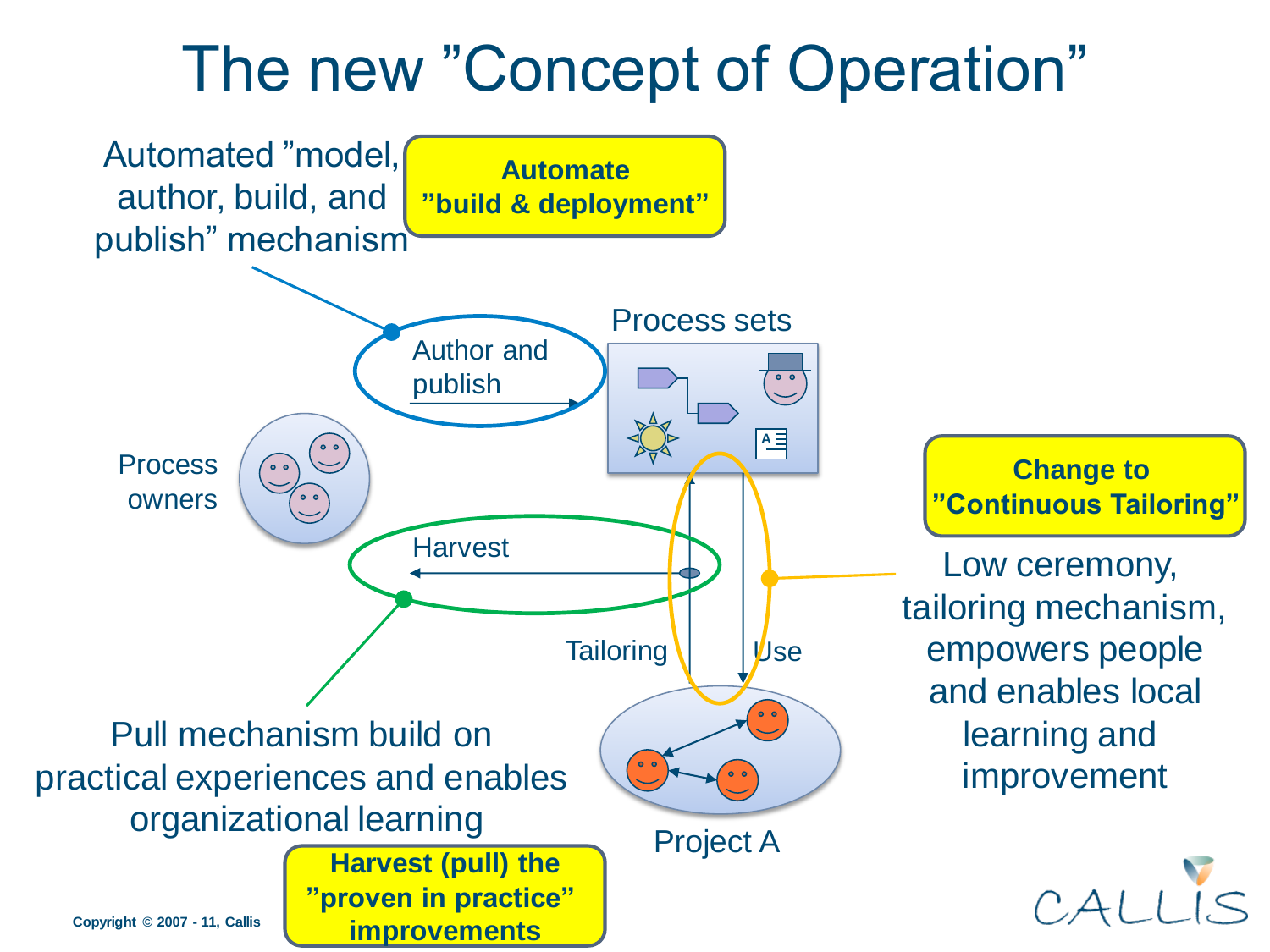## Thank you!



### **Please contact [pvp@callis.dk](mailto:pvp@callis.dk) for demos and trials**

• Or just to discuss the concepts  $\odot$ 

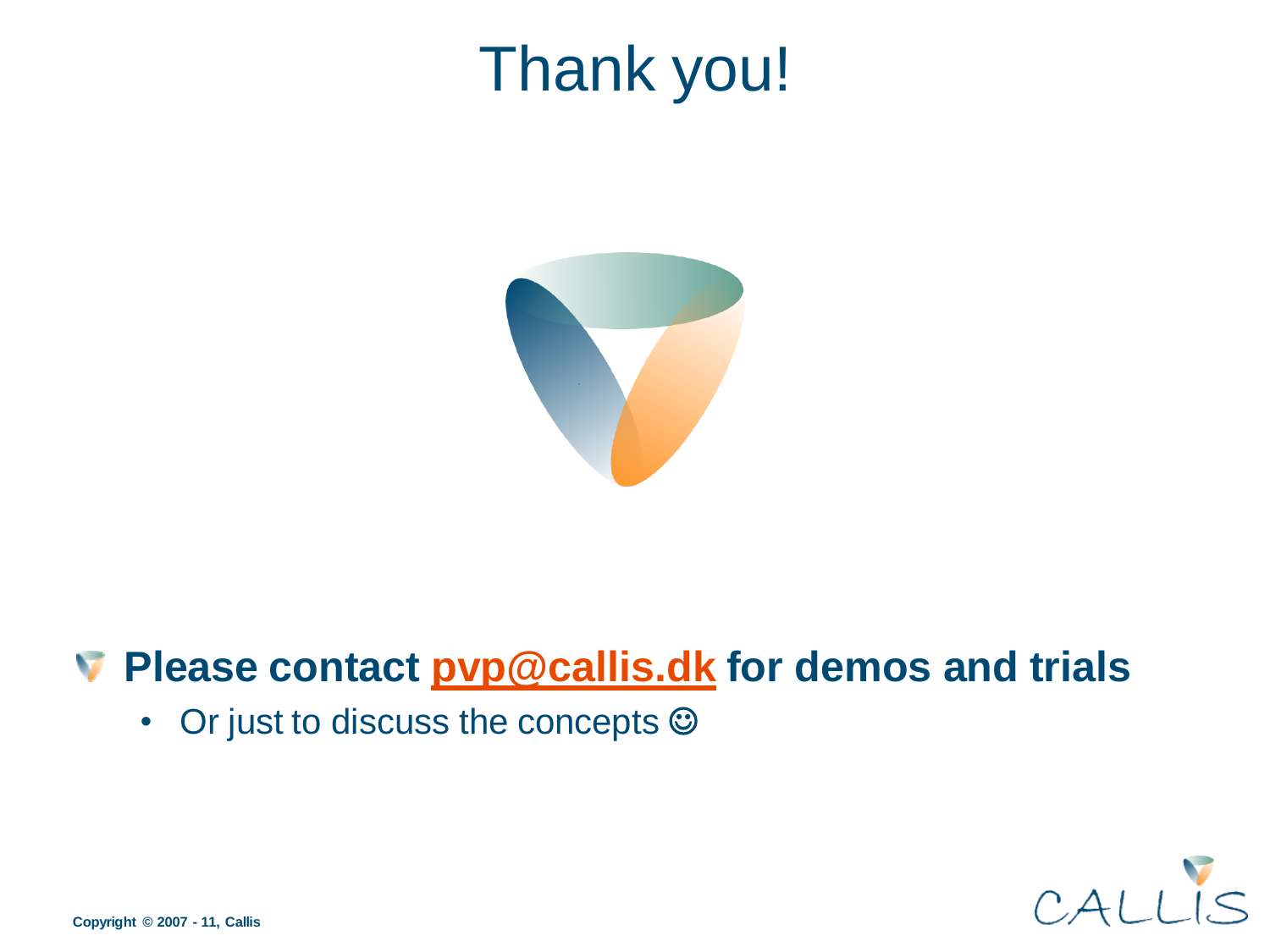## Backup slides from here

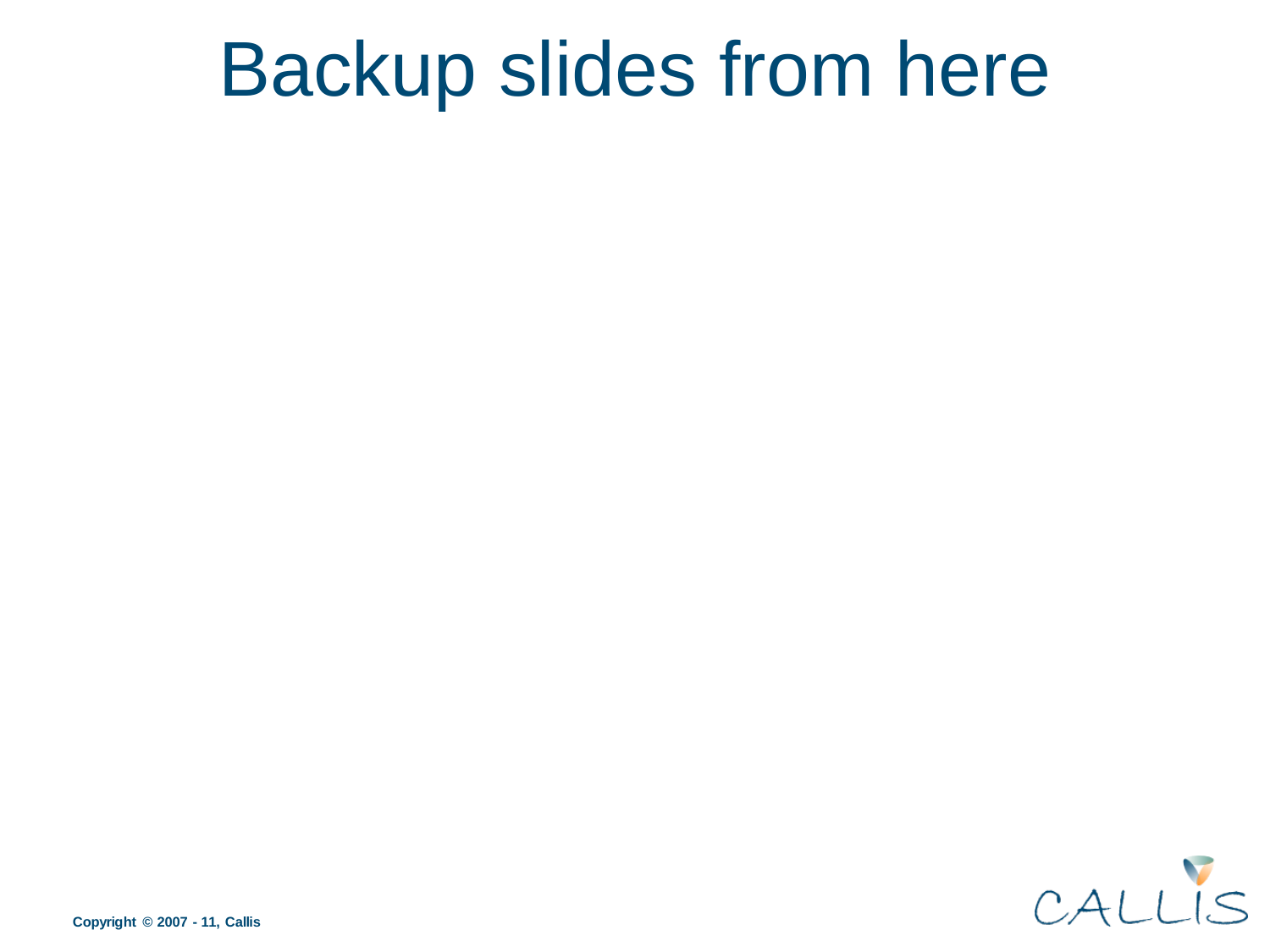### Stuff you need to address...

- Well defined process architecture supporting re-useable process content / method libraries
- **V** Automated consistency checking
- **V** Generate and/or integrate graphics (MS Visio AddIn)
- **W** Multi-model compliance mapping / cross referencing
- **W** Multiple views, multiple variants, multiple output formats
- $\blacktriangledown$  Activation e.g. instantiating roles and best practices (MS Sharepoint integration)
- **V** Lightweight tailoring / operationalization
- **V** Understand tailoring across projects
- **V** Profiling use of processes
- Automated compare (diff) process definitions / change list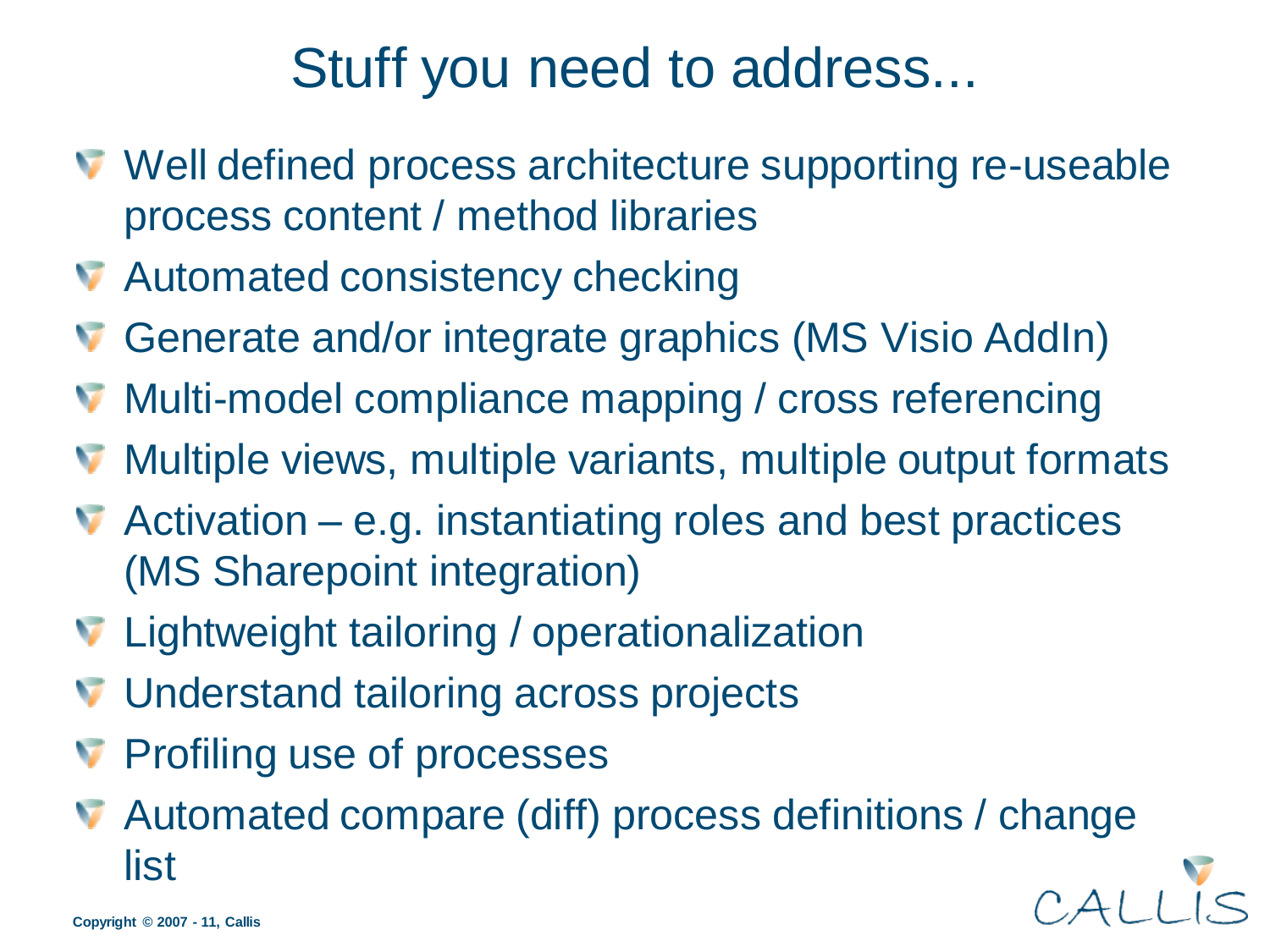## Supporting knowledge workers is supporting the lifecycle of processes!

Organize, structure, and author process sets

Manage compliance to standards and requirements